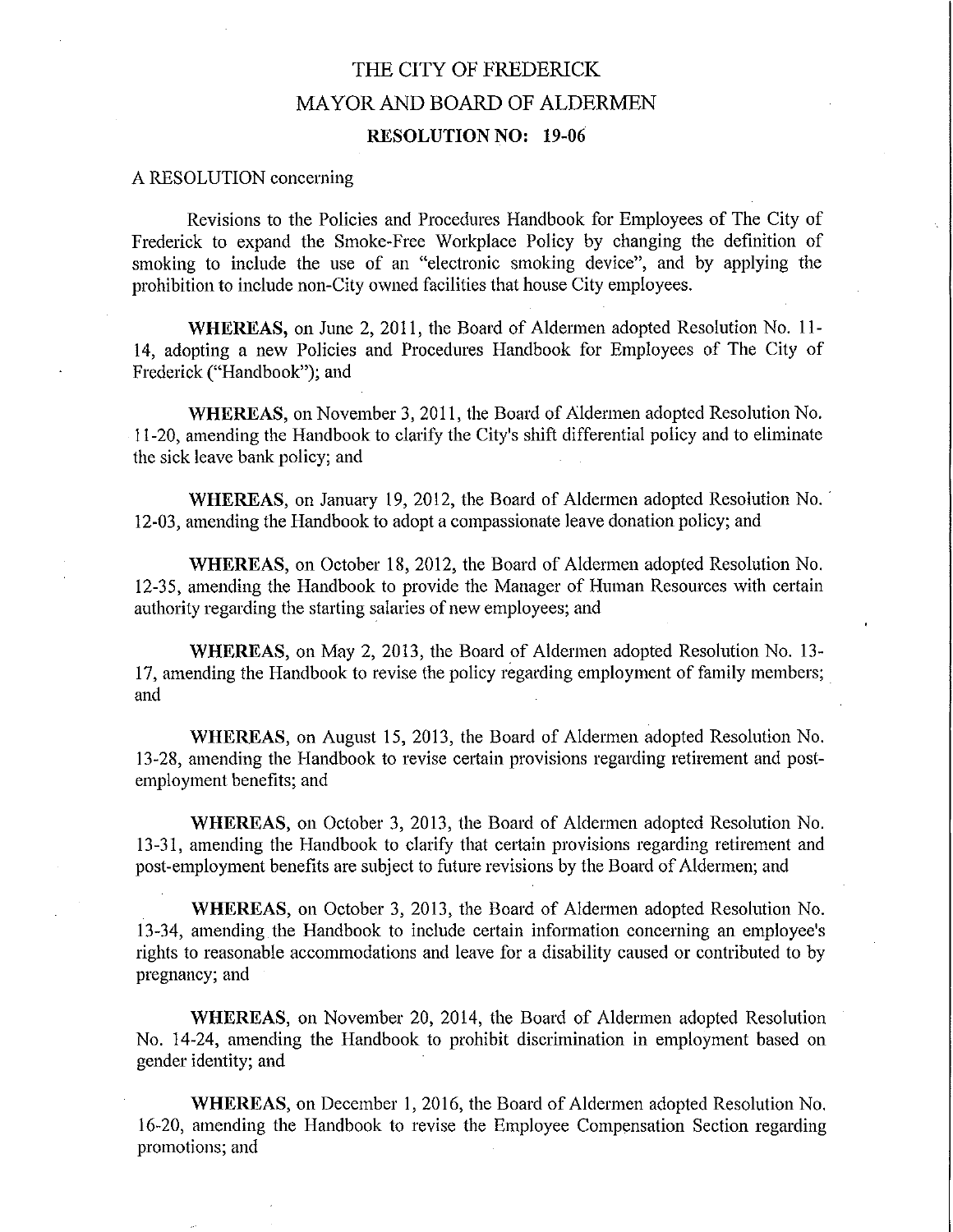WHEREAS, on May 3, 2018, the Board of Aldermen adopted Resolution No. 18-12, amending the Handbook to comply with the Maryland Healthy Working Families Act, and to remove "prior salary history" and "prior criminal convictions: from City employment applications; and

WHEREAS, the Board of Aldermen desires to protect the public health, comfort and environment of residents and users of City facilities by limiting exposures to environmental smoke and other harmful vapors.

NOW, THEREFORE, BE IT RESOLVED BY THE BOARD OF ALDERMEN OF THE CITY OF FREDERICK that the Policies and Procedures Handbook for Employees of The City of Frederick be amended by revising the Section as shown on Exhibit A attached hereto and incorporated herein by this reference.

AND BE IT FURTHER RESOLVED that except as amended by this Resolution, the Policies and Procedures Handbook for Employees of The City of Frederick remains as adopted on June 2, 2011 and subsequently amended by the Board of Aldermen.

ADOPTED AND APPROVED THIS 2<sup>nd</sup> DAY OF MAY, 2019.

**WITNESS** 

**APPROVED FOR LEGAL SUFFICIENCY:** 

**City Attorney** 

Michael C. O'Connor, Mayor